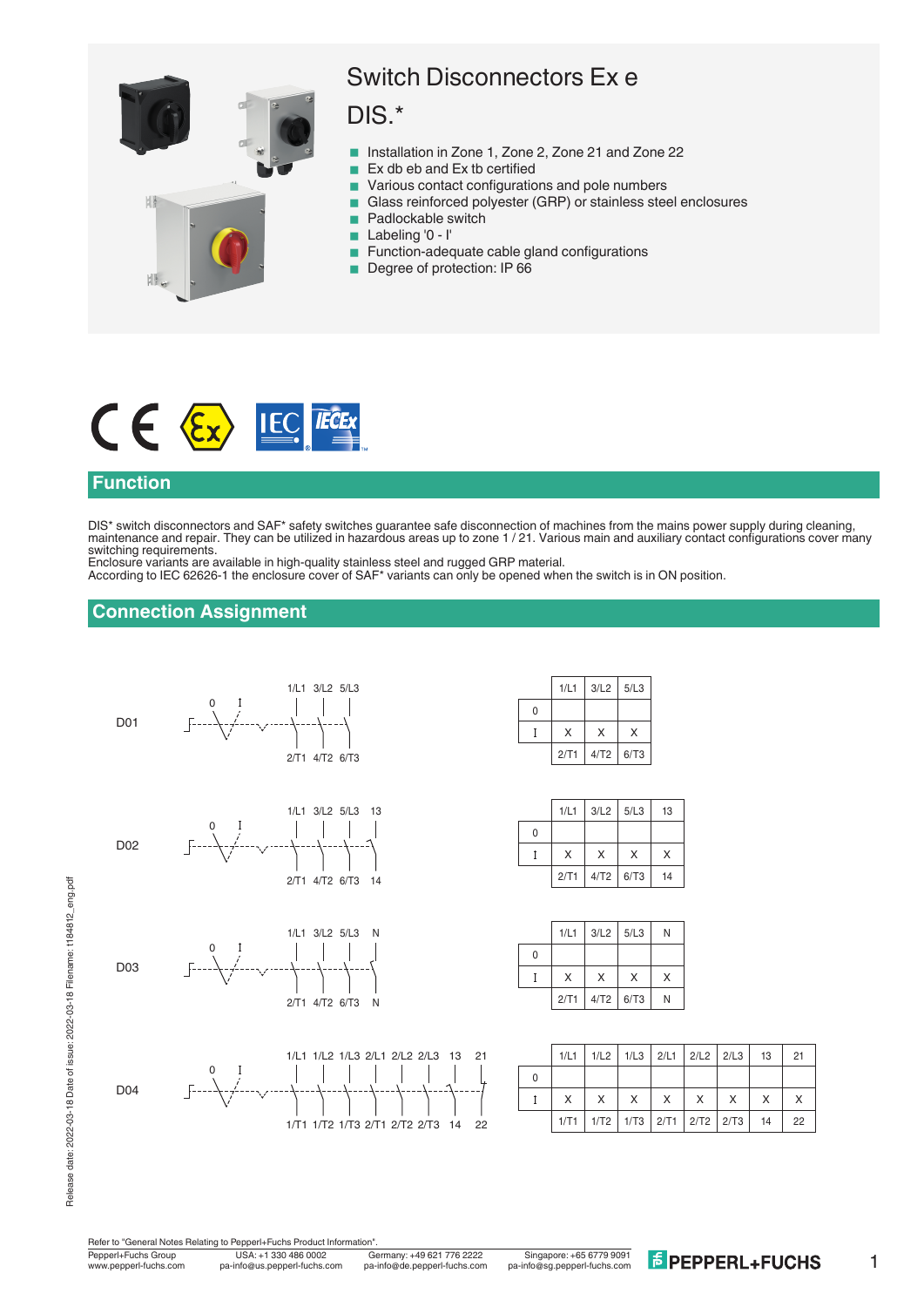### **Technical Data**

| <b>Electrical specifications</b>                        |                                                                                                             |
|---------------------------------------------------------|-------------------------------------------------------------------------------------------------------------|
| Operating voltage                                       | 690 V max.                                                                                                  |
| Rated impulse withstand voltage                         | 6 <sub>kV</sub>                                                                                             |
| Rated frequency                                         | 50/60 Hz                                                                                                    |
| Short circuit current limitation                        | recommended:<br>25 A: 35 A, gG<br>40 A : 63 A, gG                                                           |
| Operating current                                       | 25 A max. or 40 A max.                                                                                      |
| Terminal capacity                                       | see data table                                                                                              |
| Rated insulation voltage                                | 800 V                                                                                                       |
| Function                                                | switch disconnector                                                                                         |
| Color                                                   | black and red-yellow                                                                                        |
| Contact configuration                                   | see data table                                                                                              |
| Switching configuration                                 | 2 position changeover with left OFF                                                                         |
| Usage category                                          | see data table                                                                                              |
| Number of poles                                         | see data table                                                                                              |
| Auxiliary contacts                                      | see data table                                                                                              |
| Auxiliary contacts usage category                       | see data table                                                                                              |
| Operator action                                         | engage - engage                                                                                             |
| Lockable                                                | in 'OFF' position threefold padlockable                                                                     |
| Labeling                                                | $0 - 1$                                                                                                     |
| <b>Mechanical specifications</b>                        |                                                                                                             |
| Enclosure range                                         | see table                                                                                                   |
| Enclosure cover                                         | fully detachable                                                                                            |
| Cover fixing                                            | stainless steel A4 (V4A) hexagonal head screws or stainless steel combination Phillips<br>and slotted screw |
| <b>Screws</b>                                           | M <sub>6</sub>                                                                                              |
| Number                                                  | 4                                                                                                           |
| Tightening torque                                       | 3.5 Nm                                                                                                      |
| Cover seal                                              | foamed silicone                                                                                             |
| Safety                                                  | cover detachable only when operator in 'ON' position with SAF.* variants                                    |
| Degree of protection                                    | <b>IP66</b>                                                                                                 |
| Cable entry                                             | see data table                                                                                              |
| Defined entry area                                      | face B                                                                                                      |
| Material                                                |                                                                                                             |
| Enclosure                                               | carbon loaded, antistatic glass fiber reinforced polyester (GRP) or AISI 316L, (1.4404)<br>stainless steel  |
| Finish                                                  | inherent color black or brushed                                                                             |
| Mass                                                    | see data table                                                                                              |
| <b>Dimensions</b>                                       | see data table                                                                                              |
| Tightening torque                                       |                                                                                                             |
| Nut torque at enclosure (SW1)                           | see datasheets of cable glands                                                                              |
| Mounting                                                | see data table                                                                                              |
| Grounding                                               | GRP none as standard<br>stainless steel M6 internal/external brass nickel-plated grounding bolt             |
| <b>Ambient conditions</b>                               |                                                                                                             |
| Ambient temperature                                     | $-4055$ °C ( $-40131$ °F) @ T4                                                                              |
| Data for application in connection with hazardous areas |                                                                                                             |
| EU-type examination certificate                         | <b>CML 16 ATEX 3009X</b>                                                                                    |
| Marking                                                 | $\circledcirc$ II 2 GD<br>Ex db eb IIC T* Gb<br>Ex tb IIIC T <sup>**</sup> °C Db<br>T4/T130 °C @ Ta +55 °C  |
| <b>International approvals</b>                          |                                                                                                             |
| <b>IECEx approval</b>                                   | <b>IECEx CML 16.0008X</b>                                                                                   |
| Conformity                                              |                                                                                                             |

Release date: 2022-03-18 Date of issue: 2022-03-18 Filename: t184812\_eng.pdf

Release date: 2022-03-18 Date of issue: 2022-03-18 Filename: t184812\_eng.pdf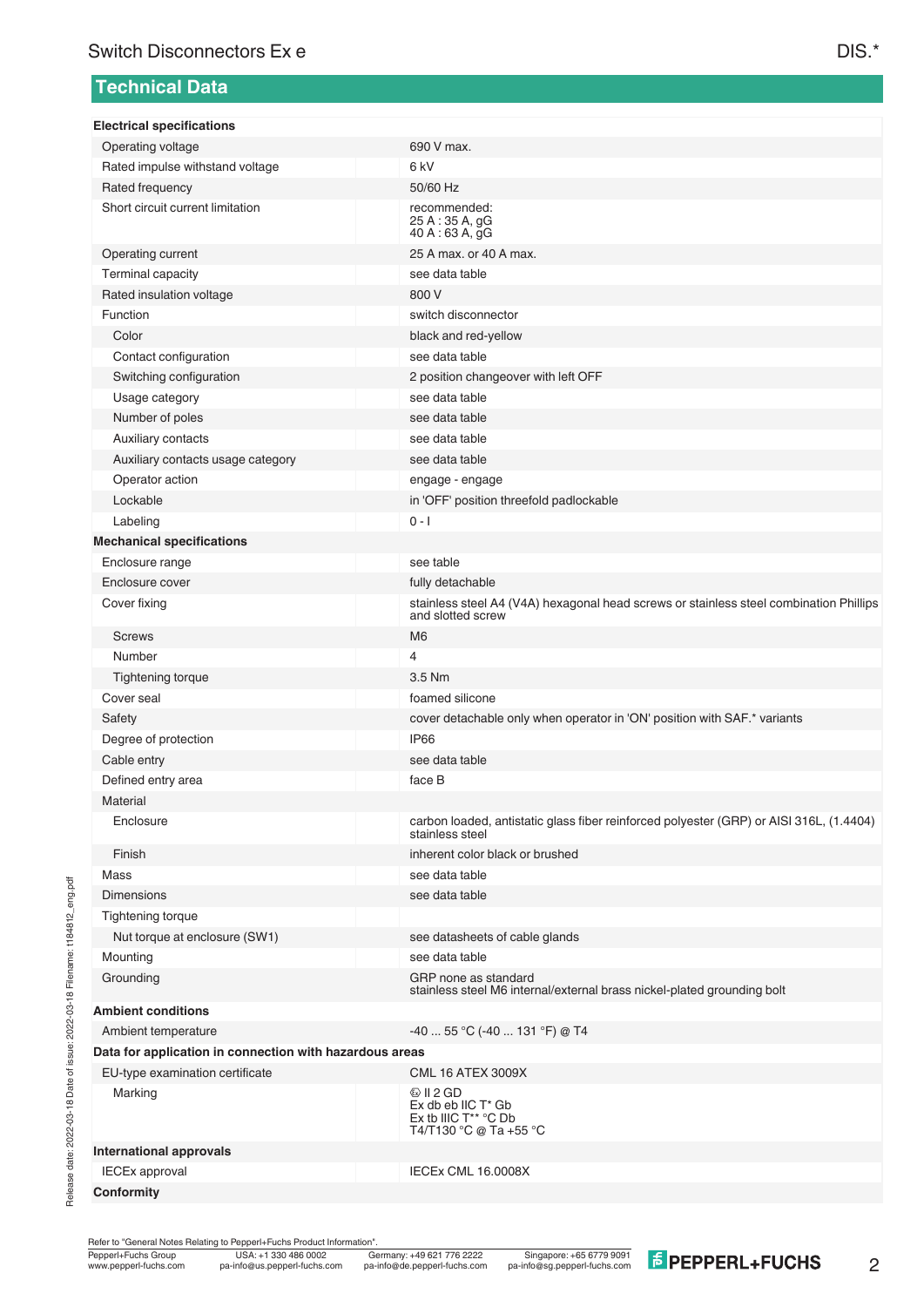#### **Technical Data**

| Degree of protection       | EN 60529                                                                                                                                                                                                               |
|----------------------------|------------------------------------------------------------------------------------------------------------------------------------------------------------------------------------------------------------------------|
| Usage category             | IEC / EN 60947                                                                                                                                                                                                         |
| CE marking                 | 0080 or 0102, see type label                                                                                                                                                                                           |
| <b>General information</b> |                                                                                                                                                                                                                        |
| Supplementary information  | EC-Type Examination Certificate, Statement of Conformity, Declaration of Conformity,<br>Attestation of Conformity and instructions have to be observed where applicable. For<br>information see www.pepperl-fuchs.com. |

# **Type Code**

| ***        |  | ***           | $\overline{\phantom{a}}$ | ***             |  |
|------------|--|---------------|--------------------------|-----------------|--|
| <b>DIS</b> |  | $\sim$<br>◡▵◡ | ז ר                      | 1 <sub>NO</sub> |  |

Example: DIS.S.025.3P.1NO.SR

Switch disconnector in stainless steel enclosure, 25 A, 3 pole, auxiliary contact 1x NO, enclosure series SR

| $\vert$ 1  |                       |
|------------|-----------------------|
| <b>DIS</b> | l switch disconnector |
| SAF        | saftey switch         |
|            |                       |

| l P<br>I glass fiber reinforced polyester |  |
|-------------------------------------------|--|
| ١s<br>stainless steel                     |  |

| $\overline{\mathbf{3}}$ | ----- |
|-------------------------|-------|
| 025                     | 25 A  |
| 040                     | .40 A |

| $\overline{4}$ | Main contact poles |
|----------------|--------------------|
| 3P             | 3 pole             |
| 3PN            | $3$ pole + N       |
| 6P             | 6 pole             |

| 5       | <b>Auxiliary contacts</b> |
|---------|---------------------------|
|         | l none                    |
| 1NO     | 1x NO                     |
| 1NO.1NC | 1x NO / 1x NC             |

| 6         | Enclosure series <b>b</b> |
|-----------|---------------------------|
| GR        | <b>GR</b> series          |
| <b>SR</b> | <b>SR</b> series          |

3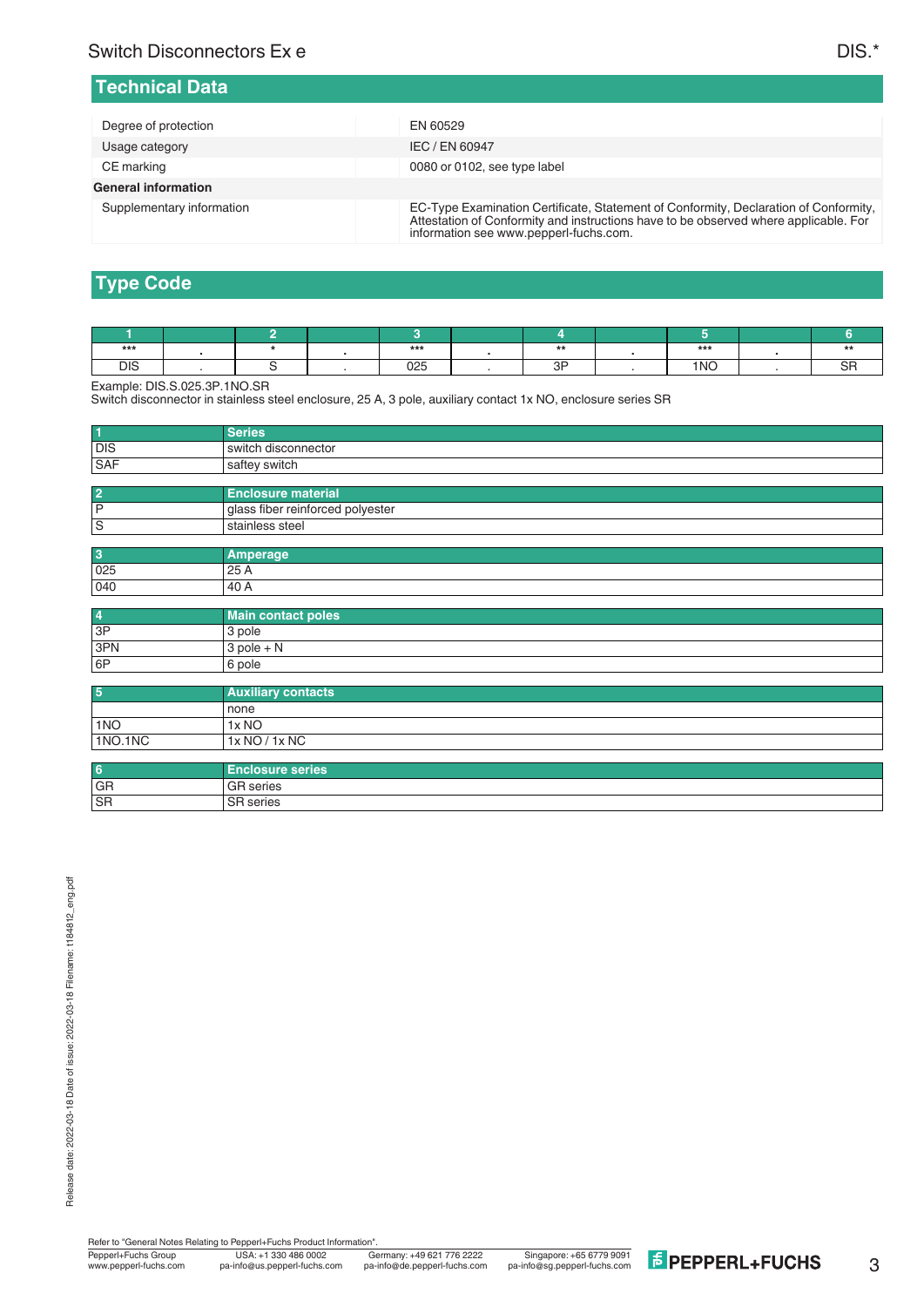## **Dimensions and Enclosure Details**



Dimension values see data table.

Image and drawing are generic for this device type and may deviate from the specific variant.

Fepperl+Fuchs Group<br>www.pepperl-fuchs.com pa-info@us.pepperl-fuchs.com pa-info@de.pepperl-fuchs.com pa-info@sg.pepperl-fuchs.com **FePPERL+FUCHS** Refer to "General Notes Relating to Pepperl+Fuchs Product Information USA: +1 330 486 0002 Singapore: +65 6779 9091 www.pepperl-fuchs.com pa-info@us.pepperl-fuchs.com pa-info@sg.pepperl-fuchs.com pa-info@de.pepperl-fuchs.com

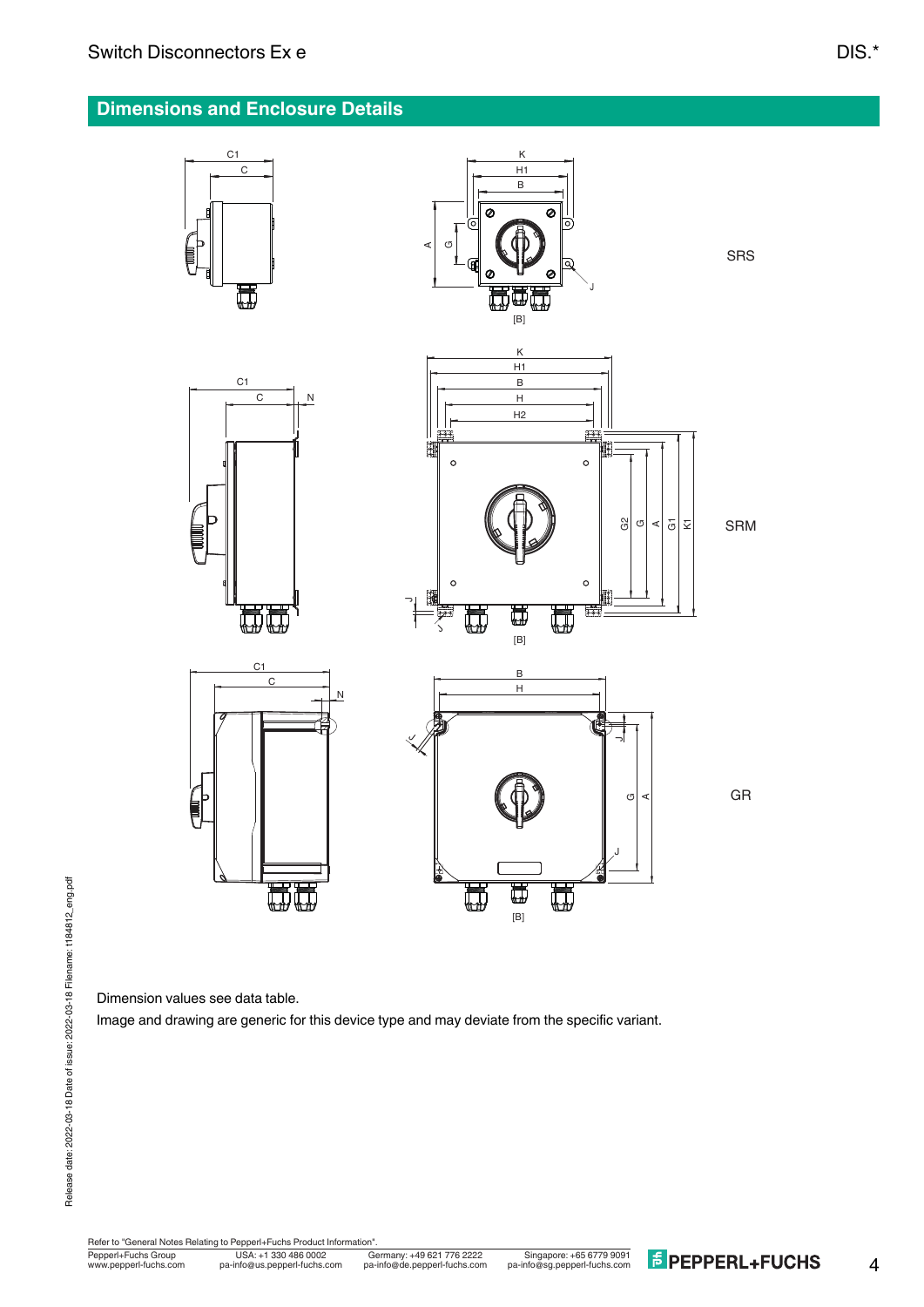## **Dimensions**

| <b>Type</b>                                        | <b>Enclosure</b><br>series | <b>External dimensions</b><br>[mm] |     |       |                | <b>Mounting</b><br>[mm]  |                          |     |                          |                          |                | <b>Mass</b><br>approx.   |                          |     |                |                |
|----------------------------------------------------|----------------------------|------------------------------------|-----|-------|----------------|--------------------------|--------------------------|-----|--------------------------|--------------------------|----------------|--------------------------|--------------------------|-----|----------------|----------------|
|                                                    |                            | A                                  | в   | C     | C <sub>1</sub> | ĸ                        | K <sub>1</sub>           | G   | G <sub>1</sub>           | G <sub>2</sub>           | н              | H1                       | H <sub>2</sub>           | N   | J              | [kg]           |
| Switch disconnectors in GRP enclosures             |                            |                                    |     |       |                |                          |                          |     |                          |                          |                |                          |                          |     |                |                |
| DIS.P.025.3P.GR                                    | <b>GR</b>                  | 179                                | 179 | 104   | 154            | $\overline{\phantom{a}}$ | $\overline{\phantom{a}}$ | 126 | $\overline{\phantom{a}}$ | $\overline{a}$           | 156            | $\overline{\phantom{a}}$ | $\overline{\phantom{a}}$ | 18  | $\overline{7}$ | 2.1            |
| DIS.P.025.3PN.GR                                   | GR                         | 179                                | 179 | 104   | 154            | ÷                        |                          | 126 | $\overline{\phantom{a}}$ |                          | 156            | $\overline{\phantom{a}}$ | $\overline{\phantom{a}}$ | 18  | $\overline{7}$ | 2.2            |
| DIS.P.025.3P.1NO.GR                                | <b>GR</b>                  | 179                                | 179 | 104   | 154            |                          |                          | 126 |                          |                          | 156            |                          |                          | 18  | $\overline{7}$ | 2.2            |
| DIS.P.025.6P.1NO.1NC.GR                            | GR                         | 179                                | 359 | 166.5 | 216.5          | $\blacksquare$           | $\blacksquare$           | 156 | $\blacksquare$           | $\overline{\phantom{a}}$ | 336            | $\sim$                   | $\sim$                   | 18  | $\overline{7}$ | 4.3            |
| DIS.P.040.3P.GR                                    | GR                         | 179                                | 359 | 166.5 | 216.5          | $\overline{a}$           | $\overline{\phantom{a}}$ | 156 | $\blacksquare$           | $\overline{\phantom{a}}$ | 336            | $\overline{\phantom{a}}$ | $\overline{\phantom{a}}$ | 18  | $\overline{7}$ | 4.8            |
| DIS.P.040.3PN.GR                                   | GR                         | 179                                | 359 | 166.5 | 216.5          | ٠                        | ä,                       | 156 | $\blacksquare$           | $\overline{\phantom{a}}$ | 336            | $\blacksquare$           | $\blacksquare$           | 18  | $\overline{7}$ | 4.85           |
| DIS.P.040.3P.1NO.GR                                | GR                         | 179                                | 359 | 166.5 | 216.5          |                          |                          | 156 |                          |                          | 336            |                          |                          | 18  | $\overline{7}$ | 4.85           |
| DIS.P.040.6P.1NO.1NC.GR                            | <b>GR</b>                  | 359                                | 359 | 241.5 | 291.5          |                          |                          | 306 |                          |                          | 336            | $\overline{\phantom{a}}$ |                          | 18  | $\overline{7}$ | 9              |
| Switch disconnectors in stainless steel enclosures |                            |                                    |     |       |                |                          |                          |     |                          |                          |                |                          |                          |     |                |                |
| DIS.S.025.3P.SR                                    | <b>SRS</b>                 | 156                                | 156 | 94    | 144            | 185                      | ä,                       | 95  | $\blacksquare$           |                          | $\blacksquare$ | 170                      | $\blacksquare$           | 1.5 | 6.1            | 2.5            |
| DIS.S.025.3PN.SR                                   | <b>SRS</b>                 | 156                                | 156 | 94    | 144            | 185                      | $\overline{a}$           | 95  |                          |                          | $\blacksquare$ | 170                      | $\overline{\phantom{a}}$ | 1.5 | 6.1            | 2.5            |
| DIS.S.025.3P.1NO.SR                                | <b>SRS</b>                 | 156                                | 156 | 94    | 144            | 185                      | $\overline{\phantom{a}}$ | 95  | $\blacksquare$           |                          |                | 170                      | $\overline{\phantom{a}}$ | 1.5 | 6.1            | 2.5            |
| DIS.S.025.6P.1NO.1NC.SR                            | <b>SRM</b>                 | 260                                | 260 | 160   | 210            | 310                      | 310                      | 225 | 295                      | 212.5                    | 225            | 295                      | 212.5                    | 8.5 | $\overline{7}$ | 6.5            |
| DIS.S.040.3P.SR                                    | <b>SRM</b>                 | 260                                | 260 | 160   | 210            | 310                      | 310                      | 225 | 295                      | 212.5                    | 225            | 295                      | 212.5                    | 8.5 | $\overline{7}$ | 6.3            |
| DIS.S.040.3PN.SR                                   | <b>SRM</b>                 | 260                                | 260 | 160   | 210            | 310                      | 310                      | 225 | 295                      | 212.5                    | 225            | 295                      | 212.5                    | 8.5 | $\overline{7}$ | 6.3            |
| DIS.S.040.3P.1NO.SR                                | <b>SRM</b>                 | 260                                | 260 | 160   | 210            | 310                      | 310                      | 225 | 295                      | 212.5                    | 225            | 295                      | 212.5                    | 8.5 | $\overline{7}$ | 6.3            |
| DIS.S.040.6P.1NO.1NC.SR                            | <b>SRM</b>                 | 260                                | 260 | 220   | 270            | 310                      | 310                      | 225 | 295                      | 212.5                    | 225            | 295                      | 212.5                    | 8.5 | $\overline{7}$ | $\overline{7}$ |
| Safety switches in GRP enclosures                  |                            |                                    |     |       |                |                          |                          |     |                          |                          |                |                          |                          |     |                |                |
| SAF.P.025.3P.1NO.GR                                | GR                         | 179                                | 179 | 104   | 154            | ۰                        | $\overline{a}$           | 126 | $\overline{\phantom{a}}$ |                          | 156            | $\overline{\phantom{a}}$ | $\overline{\phantom{a}}$ | 18  | $\overline{7}$ | 2.2            |
| SAF.P.040.3P.1NO.GR                                | <b>GR</b>                  | 179                                | 359 | 166.5 | 216.5          |                          |                          | 156 |                          |                          | 336            | $\blacksquare$           |                          | 18  | $\overline{7}$ | 4.85           |
| Safety switches in stainless steel enclosures      |                            |                                    |     |       |                |                          |                          |     |                          |                          |                |                          |                          |     |                |                |
| SAF.S.025.3P.1NO.SR                                | <b>SRS</b>                 | 156                                | 156 | 91.5  | 144            | 185                      |                          | 95  |                          |                          |                | 170                      |                          | 1.5 | 6.1            | 2.5            |
| SAF.S.040.3P.1NO.SR                                | <b>SRM</b>                 | 260                                | 260 | 160   | 210            | 310                      | 310                      | 295 | 225                      | 212.5                    | 225            | 295                      | 282.5                    | 8.5 | $\overline{7}$ | 6.3            |

Values might differ slightly due to manufacturing tolerances.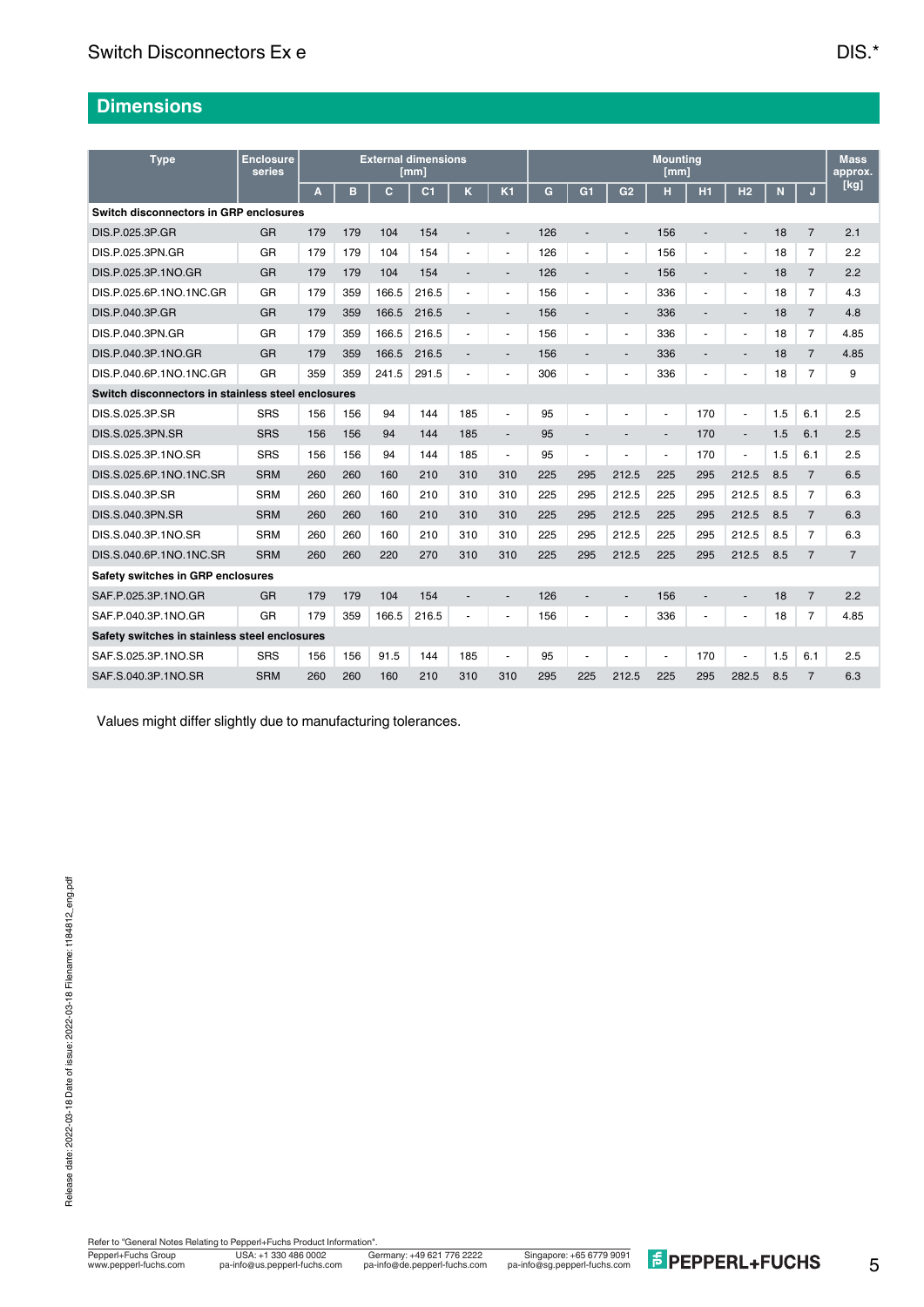# **Electrical Data**

| <b>Type</b>                                        | <b>Operating</b>    |                                      |                 | <b>Main contacts</b>                                                                                                  | <b>Auxiliary contacts</b>                     |                          |  |  |  |  |  |  |
|----------------------------------------------------|---------------------|--------------------------------------|-----------------|-----------------------------------------------------------------------------------------------------------------------|-----------------------------------------------|--------------------------|--|--|--|--|--|--|
|                                                    | current<br>[A max.] | <b>Contact</b><br>configu-<br>ration | Dia-<br>gram    | <b>Usage</b><br>category                                                                                              | <b>Contact</b><br>configuration               | Usage<br>category        |  |  |  |  |  |  |
| <b>Switch disconnectors in GRP enclosures</b>      |                     |                                      |                 |                                                                                                                       |                                               |                          |  |  |  |  |  |  |
| DIS.P.025.3P.GR                                    | 25                  | 3x NO                                | D01             | AC23: 690 V AC - 16 A / 500 V AC - 20 A / 400 V AC - 25 A<br>AC3: 690 V AC - 16 A / 500 V AC - 20 A / 400 V AC - 25 A |                                               |                          |  |  |  |  |  |  |
| DIS.P.025.3PN.GR                                   | 25                  | 4x NO                                | D <sub>02</sub> | AC23: 690 V AC - 16 A / 500 V AC - 20 A / 400 V AC - 25 A<br>AC3: 690 V AC - 16 A / 500 V AC - 20 A / 400 V AC - 25 A |                                               |                          |  |  |  |  |  |  |
| DIS.P.025.3P.1NO.GR                                | 25                  | 3x NO                                | D <sub>03</sub> | AC23: 690 V AC - 16 A / 500 V AC - 20 A / 400 V AC - 25 A<br>AC3: 690 V AC - 16 A / 500 V AC - 20 A / 400 V AC - 25 A | 1x NO delayed,<br>advanced<br>opening         | AC11:500 V AC<br>$-20A$  |  |  |  |  |  |  |
| DIS.P.025.6P.1NO.1NC.GR                            | 25                  | 6x NO                                | D <sub>03</sub> | AC23: 690 V AC - 16 A / 500 V AC - 20 A / 400 V AC - 25 A<br>AC3: 690 V AC - 16 A / 500 V AC - 20 A / 400 V AC - 25 A | 1x NO delayed,<br>advanced<br>opening / 1x NC | AC11:500 V AC<br>$-20A$  |  |  |  |  |  |  |
| DIS.P.040.3P.GR                                    | 40                  | 3x NO                                | <b>D01</b>      | AC23: 690 V AC - 32 A / 500 V AC - 40 A / 400 V AC - 40 A<br>AC3: 690 V AC - 32 A / 500 V AC - 40 A / 400 V AC - 40 A |                                               |                          |  |  |  |  |  |  |
| DIS.P.040.3PN.GR                                   | 40                  | 4x NO                                | D02             | AC23: 690 V AC - 32 A / 500 V AC - 40 A / 400 V AC - 40 A<br>AC3: 690 V AC - 32 A / 500 V AC - 40 A / 400 V AC - 40 A |                                               | $\overline{\phantom{a}}$ |  |  |  |  |  |  |
| DIS.P.040.3P.1NO.GR                                | 40                  | 3x NO                                | <b>D03</b>      | AC23: 690 V AC - 32 A / 500 V AC - 40 A / 400 V AC - 40 A<br>AC3: 690 V AC - 32 A / 500 V AC - 40 A / 400 V AC - 40 A | 1x NO delayed,<br>advanced<br>opening         | AC11:500 V AC<br>$-20A$  |  |  |  |  |  |  |
| DIS.P.040.6P.1NO.1NC.GR                            | 40                  | 6x NO                                | D <sub>04</sub> | AC23: 690 V AC - 32 A / 500 V AC - 40 A / 400 V AC - 40 A<br>AC3: 690 V AC - 32 A / 500 V AC - 40 A / 400 V AC - 40 A | 1x NO delayed,<br>advanced<br>opening / 1x NC | AC11: 500 V AC<br>$-20A$ |  |  |  |  |  |  |
| Switch disconnectors in stainless steel enclosures |                     |                                      |                 |                                                                                                                       |                                               |                          |  |  |  |  |  |  |
| DIS.S.025.3P.SR                                    | 25                  | 3x NO                                | D01             | AC23: 690 V AC - 16 A / 500 V AC - 20 A / 400 V AC - 25 A<br>AC3: 690 V AC - 16 A / 500 V AC - 20 A / 400 V AC - 25 A |                                               |                          |  |  |  |  |  |  |
| DIS.S.025.3PN.SR                                   | 25                  | 4x NO                                | D <sub>02</sub> | AC23: 690 V AC - 16 A / 500 V AC - 20 A / 400 V AC - 25 A<br>AC3: 690 V AC - 16 A / 500 V AC - 20 A / 400 V AC - 25 A |                                               |                          |  |  |  |  |  |  |
| DIS.S.025.3P.1NO.SR                                | 25                  | 3x NO                                | D <sub>03</sub> | AC23: 690 V AC - 16 A / 500 V AC - 20 A / 400 V AC - 25 A<br>AC3: 690 V AC - 16 A / 500 V AC - 20 A / 400 V AC - 25 A | 1x NO delayed,<br>advanced<br>opening         | AC11: 500 V AC<br>$-20A$ |  |  |  |  |  |  |
| DIS.S.025.6P.1NO.1NC.SR                            | 25                  | 6x <sub>NO</sub>                     | D04             | AC23: 690 V AC - 16 A / 500 V AC - 20 A / 400 V AC - 25 A<br>AC3: 690 V AC - 16 A / 500 V AC - 20 A / 400 V AC - 25 A | 1x NO delayed,<br>advanced<br>opening / 1x NC | AC11:500 V AC<br>$-20A$  |  |  |  |  |  |  |
| DIS.S.040.3P.SR                                    | 40                  | 3x NO                                | D01             | AC23: 690 V AC - 32 A / 500 V AC - 40 A / 400 V AC - 40 A<br>AC3: 690 V AC - 32 A / 500 V AC - 40 A / 400 V AC - 40 A |                                               |                          |  |  |  |  |  |  |
| DIS.S.040.3PN.SR                                   | 40                  | 4x NO                                | D <sub>02</sub> | AC23: 690 V AC - 32 A / 500 V AC - 40 A / 400 V AC - 40 A<br>AC3: 690 V AC - 32 A / 500 V AC - 40 A / 400 V AC - 40 A | $\overline{a}$                                |                          |  |  |  |  |  |  |
| DIS.S.040.3P.1NO.SR                                | 40                  | 3x NO                                | D <sub>03</sub> | AC23: 690 V AC - 32 A / 500 V AC - 40 A / 400 V AC - 40 A<br>AC3: 690 V AC - 32 A / 500 V AC - 40 A / 400 V AC - 40 A | 1x NO delayed,<br>advanced<br>opening         | AC11:500 V AC<br>$-20A$  |  |  |  |  |  |  |
| DIS.S.040.6P.1NO.1NC.SR                            | 40                  | 6x NO                                | D <sub>04</sub> | AC23: 690 V AC - 32 A / 500 V AC - 40 A / 400 V AC - 40 A<br>AC3: 690 V AC - 32 A / 500 V AC - 40 A / 400 V AC - 40 A | 1x NO delayed,<br>advanced<br>opening / 1x NC | AC11: 500 V AC<br>$-20A$ |  |  |  |  |  |  |
| Safety switches in GRP enclosures                  |                     |                                      |                 |                                                                                                                       |                                               |                          |  |  |  |  |  |  |
| SAF.P.025.3P.1NO.GR                                | 25                  | 3x NO                                | D <sub>02</sub> | AC23: 690 V AC - 16 A / 500 V AC - 20 A / 400 V AC - 25 A<br>AC3: 690 V AC - 16 A / 500 V AC - 20 A / 400 V AC - 25 A | 1x NO delayed,<br>advanced<br>opening         | AC11: 500 V AC<br>$-20A$ |  |  |  |  |  |  |
| SAF.P.040.3P.1NO.GR                                | 40                  | 3x NO                                | D02             | AC23: 690 V AC - 32 A / 500 V AC - 40 A / 400 V AC - 40 A<br>AC3: 690 V AC - 32 A / 500 V AC - 40 A / 400 V AC - 40 A | 1x NO delayed,<br>advanced<br>opening         | AC11:500 V AC<br>$-20A$  |  |  |  |  |  |  |
| Safety switches in stainless steel enclosures      |                     |                                      |                 |                                                                                                                       |                                               |                          |  |  |  |  |  |  |
| SAF.S.025.3P.1NO.SR                                | 40                  | 3x NO                                | D02             | AC23: 690 V AC - 16 A / 500 V AC - 20 A / 400 V AC - 25 A<br>AC3: 690 V AC - 16 A / 500 V AC - 20 A / 400 V AC - 25 A | 1x NO delayed,<br>advanced<br>opening         | AC11:500 V AC<br>$-20A$  |  |  |  |  |  |  |
| SAF.S.040.3P.1NO.SR                                | 40                  | 3x NO                                | D <sub>02</sub> | AC23: 690 V AC - 32 A / 500 V AC - 40 A / 400 V AC - 40 A<br>AC3: 690 V AC - 32 A / 500 V AC - 40 A / 400 V AC - 40 A | 1x NO delayed,<br>advanced<br>opening         | AC11:500 V AC<br>$-20A$  |  |  |  |  |  |  |